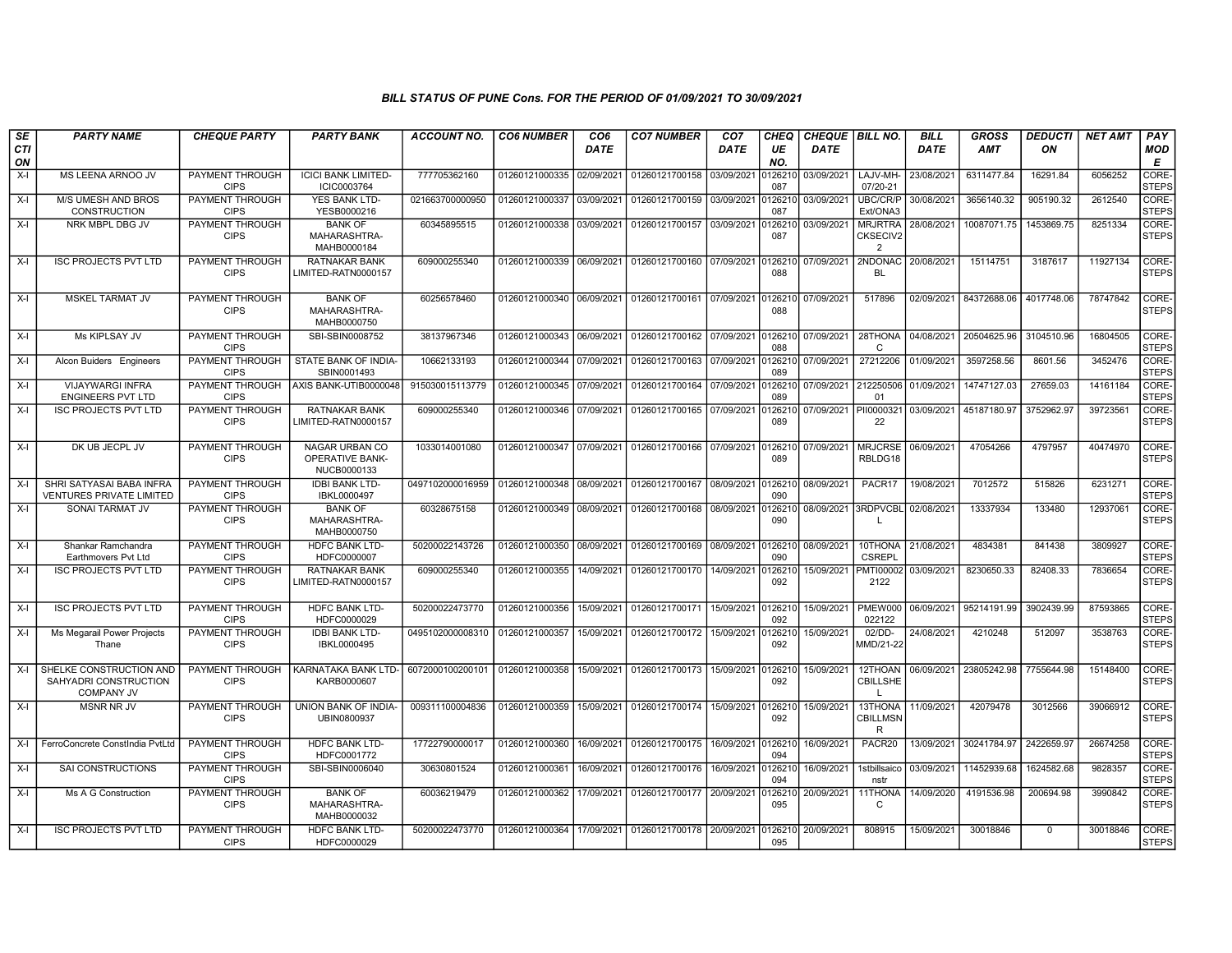## BILL STATUS OF PUNE Cons. FOR THE PERIOD OF 01/09/2021 TO 30/09/2021

| SE        | <b>PARTY NAME</b>                                           | <b>CHEQUE PARTY</b>                                                  | <b>PARTY BANK</b>                             | <b>ACCOUNT NO.</b> | <b>CO6 NUMBER</b>         | CO <sub>6</sub> | <b>CO7 NUMBER</b>                                   | CO <sub>7</sub>    | CHEQ           | CHEQUE   BILL NO.     |                               | <b>BILL</b> | <b>GROSS</b>             | <b>DEDUCTI</b> | <b>NET AMT</b> | <b>PAY</b>                       |
|-----------|-------------------------------------------------------------|----------------------------------------------------------------------|-----------------------------------------------|--------------------|---------------------------|-----------------|-----------------------------------------------------|--------------------|----------------|-----------------------|-------------------------------|-------------|--------------------------|----------------|----------------|----------------------------------|
| CTI<br>ON |                                                             |                                                                      |                                               |                    |                           | <b>DATE</b>     |                                                     | DATE               | UE<br>NO.      | DATE                  |                               | <b>DATE</b> | AMT                      | ON             |                | <b>MOD</b><br>Е                  |
| $X-I$     | Y V MANE CONSTRUCTIONS<br>PRIVATE LIMITED                   | PAYMENT THROUGH<br><b>CIPS</b>                                       | <b>HDFC BANK LTD-</b><br>HDFC0000007          | 50200025788708     | 01260121000365            | 17/09/2021      | 01260121700179                                      | 20/09/2021         | 126210<br>095  | 20/09/2021            | RA21-<br>22/27                | 15/09/2021  | 123653691.39 29312882.39 |                | 89512427       | CORE-<br><b>STEPS</b>            |
| X-I       | Ms M S PATIL Proprietor of Shri<br><b>Patil Enterprises</b> | <b>PAYMENT THROUGH</b><br><b>CIPS</b>                                | <b>HDFC BANK LTD-</b><br><b>HDFC0CSWSBL</b>   | 3970370850000130   | 01260121000368            | 21/09/2021      | 01260121700180                                      | 21/09/2021         | 0126210<br>096 | 21/09/2021            | 11THONA<br>C                  | 04/08/2021  | 2888422.96               | 665020.96      | 2223402        | CORE-<br><b>STEPS</b>            |
| $X-I$     | <b>MS BHAWANI ENTERPRISES</b>                               | PAYMENT THROUGH<br><b>CIPS</b>                                       | <b>BANK OF</b><br>MAHARASHTRA-<br>MAHB0000822 | 60302943468        | 01260121000369 21/09/2021 |                 | 01260121700181                                      | 21/09/2021         | 126210<br>096  | 21/09/2021            | <b>BEPALDC</b><br>T201913     | 17/09/2021  | 80162.95                 | 100.95         | 76932          | CORE-<br><b>STEPS</b>            |
| $X-I$     | SHREE TULJAI ELECTRICAL<br>PVT LTD                          | PAYMENT THROUGH<br><b>CIPS</b>                                       | <b>BANK OF INDIA-</b><br>BKID0000613          | 061330110000009    | 01260121000371 22/09/2021 |                 | 01260121700182 22/09/2021                           |                    | 0126210<br>097 | 22/09/2021            | STEPL/20-<br>21/22            | 09/09/2021  | 3810404.64               | 524214.64      | 3286190        | CORE-<br><b>STEPS</b>            |
| $X-I$     | <b>MURALIKRISHNA</b><br>CONSTRUCTION CO                     | PAYMENT THROUGH<br><b>CIPS</b>                                       | <b>HDFC BANK LTD-</b><br>HDFC0001995          | 50200019735924     | 01260121000372 22/09/2021 |                 | 01260121700183                                      | 22/09/2021         | 126210<br>097  | 22/09/2021            | 6THONAC<br>MK                 | 20/09/2021  | 20136611                 | 2171978        | 17964633       | CORE-<br><b>STEPS</b>            |
| $X-I$     | SHRADDHA INFRA PROJECTS<br><b>NIRMAN PVT LTD</b>            | PAYMENT THROUGH<br><b>CIPS</b>                                       | SBI-SBIN0001110                               | 30916233353        | 01260121000373 23/09/2021 |                 | 01260121700184                                      | 23/09/2021 0126210 | 098            | 23/09/2021            | PACR22                        | 21/09/2021  | 18938828.5               | 4276391.5      | 14662437       | CORE-<br><b>STEPS</b>            |
| $X-I$     | Ms Umesh Bros Construction                                  | PAYMENT THROUGH<br><b>CIPS</b>                                       | <b>YES BANK LTD-</b><br>YESB0000216           | 021663700000950    | 01260121000374 23/09/2021 |                 | 01260121700185                                      | 23/09/2021         | 0126210<br>098 | 23/09/2021            | UBC/CR/H<br>AD/ONA4           | 16/09/2021  | 3974881.24               | 340524.24      | 3634357        | CORE-<br><b>STEPS</b>            |
| X-I       | Ms KIPLSAY JV                                               | <b>PAYMENT THROUGH</b><br><b>CIPS</b>                                | SBI-SBIN0008752                               | 38137967346        | 01260121000378 24/09/2021 |                 | 01260121700186                                      | 24/09/2021         | 126210<br>099  | 24/09/2021            | 29THONA<br><b>CKIPL</b>       | 17/09/2021  | 107781753                | 18890144       | 88891609       | CORE-<br><b>STEPS</b>            |
| $X-I$     | <b>ISC PROJECTS PVT LTD</b>                                 | PAYMENT THROUGH<br><b>CIPS</b>                                       | <b>RATNAKAR BANK</b><br>LIMITED-RATN0000157   | 609000255340       | 01260121000380            | 27/09/2021      | 01260121700187                                      | 27/09/2021         | 126210<br>100  | 27/09/2021            | PACR23                        | 23/09/2021  | 17509344.84              | 1242237.84     | 15604254       | CORE-<br><b>STEPS</b>            |
| X-I       | <b>DBG MBPL JV</b>                                          | PAYMENT THROUGH<br><b>CIPS</b>                                       | <b>BANK OF</b><br>MAHARASHTRA-<br>MAHB0001716 | 60352367416        |                           |                 | 01260121000381 27/09/2021 01260121700188 27/09/2021 |                    | 0126210<br>100 | 27/09/2021 5THONAC    | <b>DBP</b>                    | 23/09/2021  | 4982864                  | 537538         | 4445326        | CORE-<br><b>STEPS</b>            |
| $X-I$     | <b>ISC PROJECTS PVT LTD</b>                                 | PAYMENT THROUGH<br><b>CIPS</b>                                       | <b>RATNAKAR BANK</b><br>LIMITED-RATN0000157   | 609000255340       | 01260121000384            | 28/09/2021      | 01260121700189                                      | 29/09/2021         | 0126210<br>101 | 29/09/2021            | 1STPVC                        | 07/09/2021  | 2930668                  | 143843         | 2786825        | CORE-<br><b>STEPS</b>            |
| $X-I$     | <b>BHAJAN INFRATECH</b><br><b>CONSTRUCTION</b>              | PAYMENT THROUGH<br><b>CIPS</b>                                       | <b>BANK OF INDIA-</b><br>BKID0002057          | 205720110000130    | 01260121000385 28/09/2021 |                 | 01260121700190                                      | 29/09/2021         | 0126210<br>101 | 29/09/2021   PACRScar | ning <sub>01</sub>            | 28/06/2021  | 743139.99                | 22460.99       | 692546         | CORE-<br><b>STEPS</b>            |
| $X-I$     | <b>ISC PROJECTS PVT LTD</b>                                 | PAYMENT THROUGH<br><b>CIPS</b>                                       | <b>HDFC BANK LTD-</b><br>HDFC0000029          | 50200022473770     | 01260121000387            | 29/09/2021      | 01260121700191                                      | 29/09/2021         | 126210<br>101  | 29/09/2021            | 808916                        | 28/09/2021  | 39566051.7               | 1884098.7      | 36928314       | CORE-<br><b>STEPS</b>            |
| $X-I$     | SHREE SAI SIDDHI JV                                         | PAYMENT THROUGH<br><b>CIPS</b>                                       | SBI-SBIN0008784                               | 38291479532        | 01260121000388            | 29/09/2021      | 01260121700193                                      | 30/09/2021         | 12621<br>102   | 30/09/2021            | 14THANDF<br><b>INAL</b>       | 22/09/2021  | 11826875                 | 566102         | 11260773       | CORE-<br><b>STEPS</b>            |
| $X-I$     | FerroConcrete ConstIndia PvtLtd                             | PAYMENT THROUGH<br><b>CIPS</b>                                       | <b>HDFC BANK LTD-</b><br>HDFC0001772          | 17722790000017     | 01260121000389 29/09/2021 |                 | 01260121700192 29/09/2021                           |                    | 126210<br>101  | 29/09/2021            | <b>ISTPVCFE</b><br><b>RRO</b> | 13/09/2021  | 6635565                  | 317660         | 6317905        | CORE-<br><b>STEPS</b>            |
| $X-I$     | m/s parvesh construction                                    | PAYMENT THROUGH<br><b>CIPS</b>                                       | <b>BANK OF INDIA-</b><br>BKID0000006          | 000630100009049    | 01260121000390            | 30/09/2021      | 01260121700195                                      | 30/09/2021         | 126210<br>102  | 30/09/2021            | 11                            | 15/09/2021  | 17143291                 | 1035269        | 15459026       | CORE-<br><b>STEPS</b>            |
| X-I       | TIRUPATI BALAJI ROADLINES<br>(INDIA)                        | PAYMENT THROUGH<br><b>CIPS</b>                                       | <b>ICICI BANK LTD-</b><br>ICIC0000231         | 023105001498       | 01260121000391            | 30/09/2021      | 01260121700194                                      | 30/09/2021         | 126210<br>102  | 30/09/2021            | <b>ISTPVCTB</b><br><b>RL</b>  | 08/09/2021  | 1219558                  | 47722          | 1171836        | CORE-<br><b>STEPS</b>            |
| $X-I$     | <b>TIRUPATI BALAJI ROADLINES</b><br><b>INDIA</b>            | <b>PAYMENT THROUGH</b><br><b>CIPS</b>                                | <b>ICICI BANK LTD-</b><br>ICIC0000231         | 023105001498       | 01260121000392            | 30/09/2021      | 01260121700196                                      | 30/09/2021         | 0126210<br>102 | 30/09/2021            | 1stpvc                        | 08/09/2021  | 561954.95                | 22043.95       | 539911         | CORE-<br><b>STEPS</b>            |
| $X-I$     | Shri Ramkrishna Nutanpati<br>Narsivappa Miraj               | PAYMENT THROUGH<br><b>CIPS</b>                                       | <b>BANK OF INDIA-</b><br>BKID0001506          | 150630110000022    | 01260121000393            | 30/09/2021      | 01260121700197                                      | 30/09/2021         | 0126210<br>102 | 30/09/2021            | 5thonacnrk                    | 21/09/2021  | 2044818.98               | 220647.98      | 1824171        | CORE-<br><b>STEPS</b>            |
| X-II      | Anand Kashinathrao Patil                                    | PAYMENT THROUGH<br><b>CIPS</b>                                       | SBI-SBIN0003668                               | 10969498589        | 01260221000240 02/09/2021 |                 | 01260221700123                                      | 03/09/2021         | 126210<br>087  | 03/09/2021            | 784290                        | 12/08/2021  | 30700                    | $\mathbf 0$    | 30700          | CORE-<br><b>STEPS</b>            |
| X-II      | Anand Kashinathrao Patil                                    | PAYMENT THROUGH<br><b>CIPS</b>                                       | SBI-SBIN0003668                               | 10969498589        | 01260221000241            | 02/09/2021      | 01260221700124                                      | 03/09/2021         | 12621<br>087   | 03/09/2021            | 784291                        | 12/08/2021  | 46050                    | $\Omega$       | 46050          | CORE-<br><b>STEPS</b>            |
| X-II      | SUB DIVISIONAL OFFICER<br>(LAND ACQUISITION) PATODA         | <b>SUB DIVISIONAL</b><br>OFFICER (LAND<br><b>ACQUISITION) PATODA</b> | SELF CHEQUE-                                  | 000                | 01260221000242 02/09/2021 |                 | 01260221700125                                      | 06/09/2021         | 696325         | 07/09/2021            | 784293                        | 30/08/2021  | 212333776                | $\mathbf 0$    | 212333776      | <b>BANK</b><br>CHEQ<br><b>UE</b> |
| X-II      | sub divisional officer Beed                                 | sub divisional officer Beed                                          | SELF CHEQUE-                                  | 000                | 01260221000243 02/09/2021 |                 | 01260221700126 06/09/2021                           |                    | 696326         | 07/09/2021            | 784294                        | 30/08/2021  | 335172                   | $\Omega$       | 335172         | <b>BANK</b><br>CHEQ<br><b>UE</b> |
| X-II      | <b>Bhawani Enterprises (Tours</b><br>Travels)               | PAYMENT THROUGH<br><b>CIPS</b>                                       | <b>BANK OF</b><br>MAHARASHTRA-<br>MAHB0000822 | 60302943468        |                           |                 | 01260221000245 03/09/2021 01260221700127 06/09/2021 |                    | 0126210<br>088 | 07/09/2021            | 329                           | 10/08/2021  | 13839                    | $\Omega$       | 13839          | CORE-<br><b>STEPS</b>            |